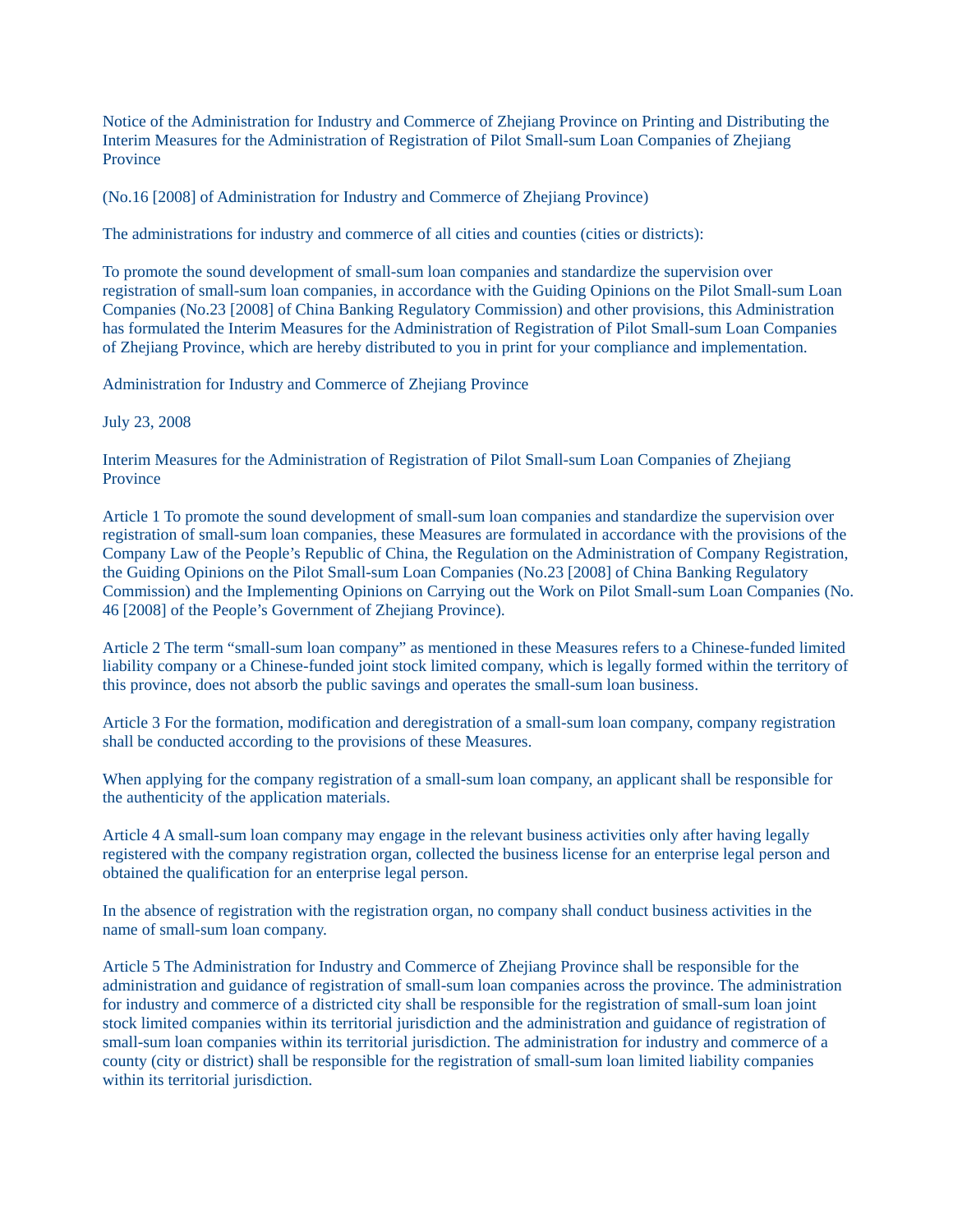The administration for industry and commerce of a county (city or district) where a small-sum loan company is located shall be responsible for the routine supervision over the small-sum loan company.

Article 6 The name of a small-sum loan company shall comprise, in sequence, the administrative division, trade name, industry and form of organization.

The term "administrative division" refers to the name of administrative division of the county (city or district) where a small-sum loan company is located. Where a small-sum loan company is formed in a district of a districted city, the term "administrative division" refers to the name of administrative division of the districted city and the name of the district of the districted city in succession. The term "industry" refers to "small-sum loan". The term "form of organization" refers to either a "limited liability company" or a "joint stock limited company".

Before applying for examination and approval, a small-sum loan company shall apply to the name registration organ for registration of pre-approval of name as provided for.

Article 7 A small-sum loan company may legally engage in the businesses as set out in Article 9 of the Interim Measures for the Administration of Pilot Small-sum Loan Companies of Zhejiang Province within the territory of the local county (city or district).

No small-sum loan company shall engage in any other business, make foreign investment, or set up a branch.

Article 8 An enterprise legal person (other than a foreign-funded enterprise), natural person or any other economic organization may invest and hold shares in a small-sum loan company.

The shareholders shall meet the relevant conditions as set out in the Interim Measures for the Administration of Pilot Small-sum Loan Companies of Zhejiang Province.

Article 9 The registered capital of a small-sum loan company shall be all paid-up money capital, and be paid up in a lump by the shareholders.

Where a small-sum loan company is formed as a limited liability company, the registered capital shall not be less than 50 million yuan (or, in an underdeveloped county area, 20 million yuan). Where a small-sum loan company is formed as a joint stock limited company, the registered capital shall not be less than 80 million yuan (or, in an underdeveloped county area, 30 million yuan). The upper limit for the registered capital shall be 200 million yuan (or, in an underdeveloped county area, 100 million yuan).

A small-sum loan company may increase its capital and shares with the approval of the financial work office of the province one year after its formation.

Article 10 The proportion of shares held by a major promoter of a small-sum loan company shall not be more than 20% of the registered capital. The proportion of shares held by any other natural person, enterprise legal person, economic organization or affiliated party shall not be more than 10% of the registered capital. The proportion of shares held by a natural person, an enterprise legal person or any other economic organization shall not be less than 5‰ of the registered capital.

Article 11 A small-sum loan company shall have a board of directors and a board of supervisors. The competency for office, number and tenure of directors or supervisors shall be consistent with the provisions of the Company Law and the Regulation on the Administration of Company Registration.

Article 12 To form a small-sum loan company, the formalities of examination and approval shall be conducted according to the provisions of the Interim Measures for the Administration of Pilot Small-sum Loan Companies of Zhejiang Province. A small-sum loan company meeting the conditions shall legally conduct the registration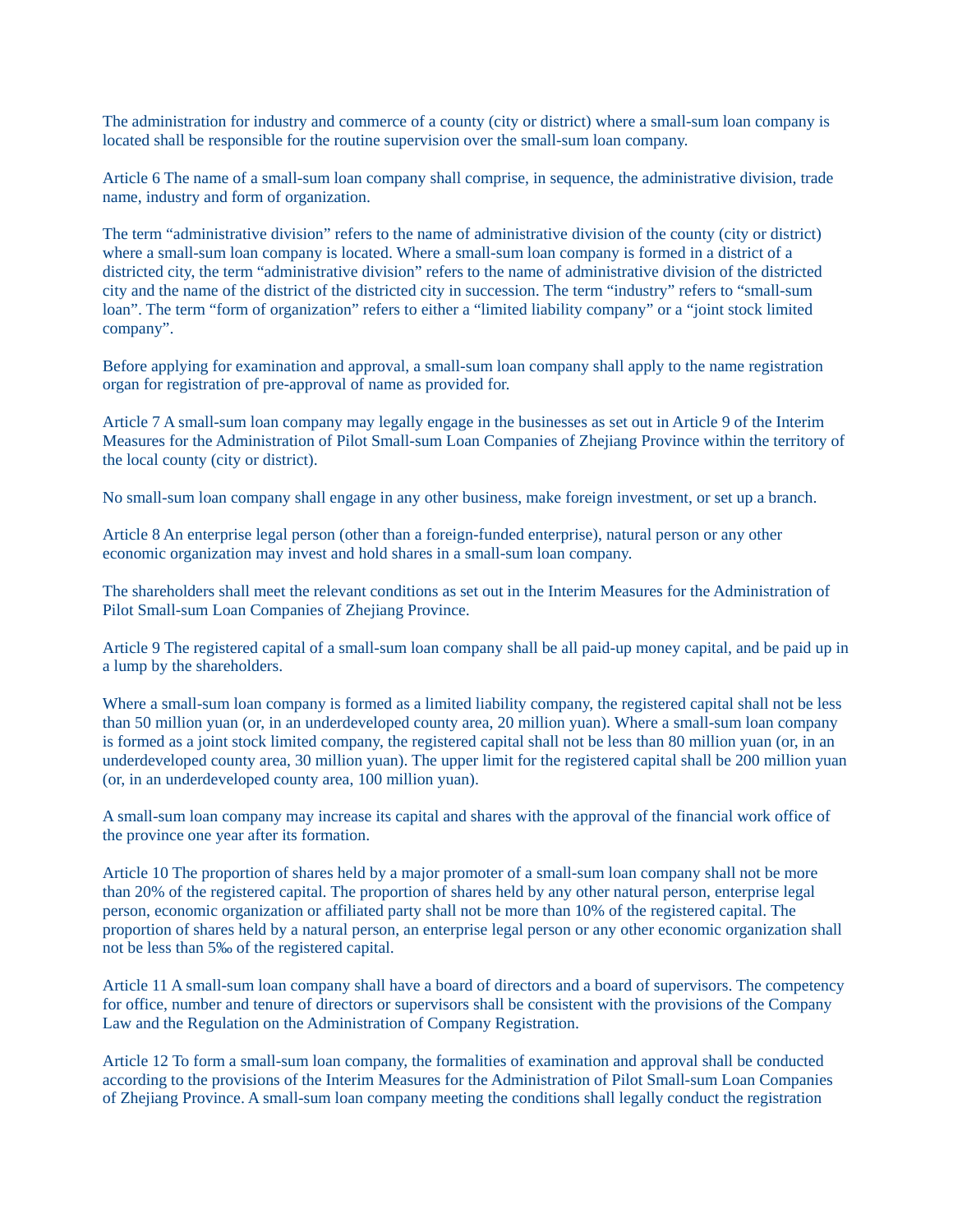formalities and collect a business license at the registration organ on the strength of the examination and approval documents of the financial work office of the province agreeing on the formation.

Article 13 To apply for formation of a small-sum loan company, an applicant shall submit the following documents to the registration organ:

(1) a written Application for Registration of Formation of a Company, signed by the legal representative;

(2) a Certificate of Designation of a Representative or Joint Authorization of an Agent, signed by all the shareholders;

(3) bylaws of a company, signed by all the shareholders;

(4) a photocopy of certificate of capacity of each shareholder which is an entity or certificate of identification of each shareholder which is a natural person;

(5) a report on capital verification produced by a legally formed capital verification institution;

(6) photocopies of appointment documents and certificates of identification of the directors, supervisors and managers;

(7) photocopies of appointment document and certificate of identification of the legal representative;

(8) a certificate of use of residence;

(9) a Notice of Pre-approval of Enterprise Name;

(10) examination and approval documents of the financial work office of the province agreeing on the formation; and

(11) any other document as required by a law or administrative regulation.

Article 14 Where the bylaws of a small-sum loan company have any provision in violation of a law or administrative regulation, the registration organ shall have the authority to require the applicant to amend it correspondingly.

Article 15 Where any registered item of a small-sum loan company changes, the company shall apply to the original registration organ for registration of modification according to law, and submit the following documents:

(1) a written Application for Registering of Modification of a Company, signed by the legal representative of the company;

(2) a Certificate of Designation of a Representative or Joint Authorization of an Agent, signed by the company;

(3) a duplicate of the business license of the company; and

(4) any other document as required by a law or administrative regulation.

Where the modification of any specific registered item is involved, the company shall also submit the corresponding materials for modification registration at the same time according to the relevant provisions of the State Administration for Industry and Commerce.

Where the registered capital is increased, the company shall also submit the examination and approval documents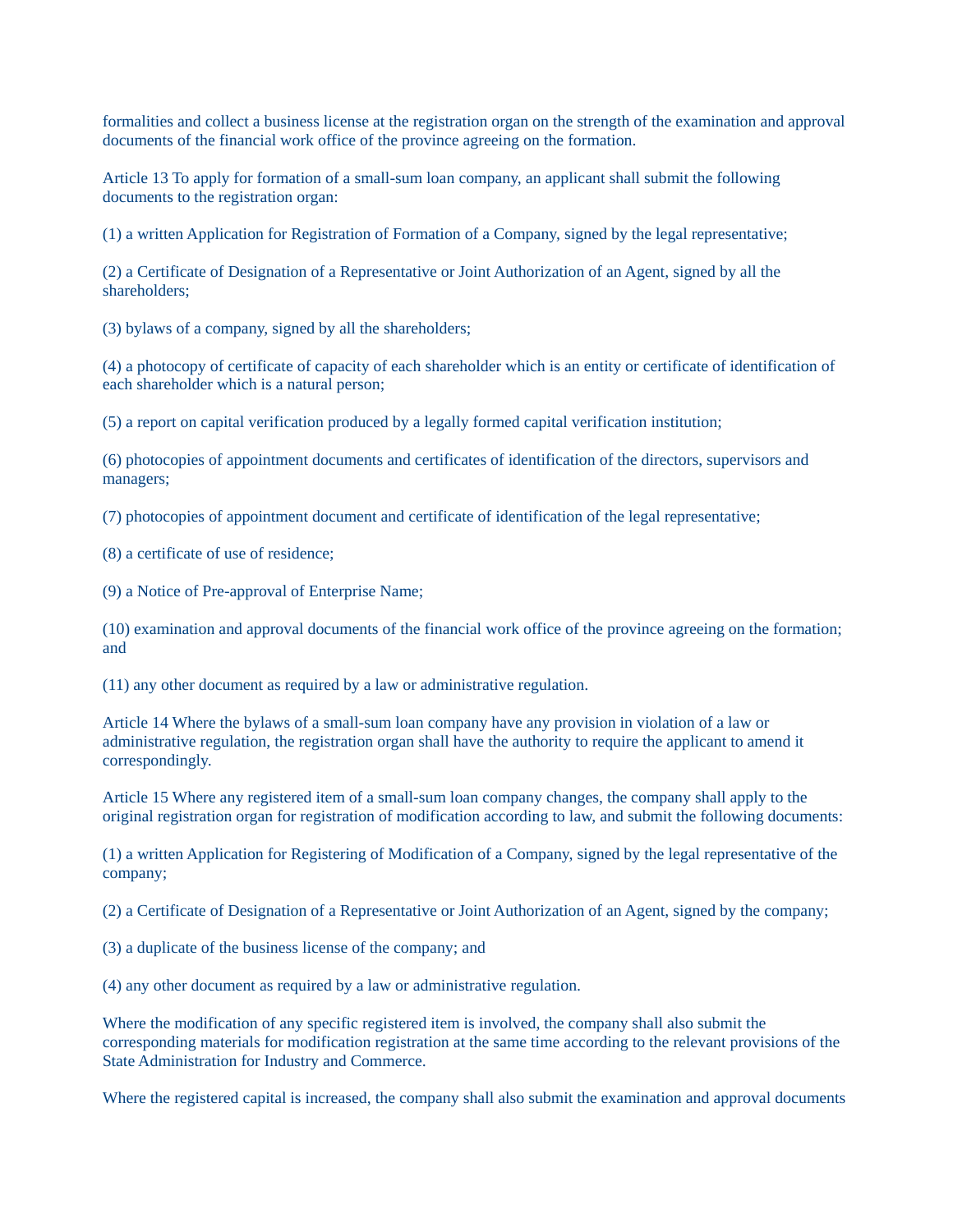of the financial work office of the province.

Where any registered item to be modified involves the amendment of the bylaws, the company shall also submit the amended bylaws or the amendment to the bylaws signed by the legal representative of the company.

Article 16 Where the amendment of the bylaws of a small-sum loan company does not involve any registered item, the company shall submit the amended bylaws or the amendment to the bylaws signed by the legal representative to the registration organ for the record within 30 days from the day on which the decision of amendment is made.

Article 17 Where any directors, supervisor or manager of a company changes, the company shall file a record of the change with the original company registration organ.

Article 18 Where a small-sum loan company is dissolved and shall be liquidated according to law, the liquidation group shall submit a list of the members and person in charge of the liquidation group to the company registration organ for the record within 10 days from the day of its formation.

The small-sum loan company shall apply to the original company registration organ for deregistration within 30 days after the conclusion of liquidation, and submit the following materials:

(1) a written Application for Deregistration of Company signed by the person in charge of the liquidation group of the company;

(2) a Certificate of Designation of a Representative or Joint Authorization of An Agent signed by the company;

(3) a Notice of Filing Record of the members of liquidation group;

(4) a resolution made in accordance with the Company Law or a ruling on dissolution or bankruptcy made by the people's court, or a decision of an administrative organ on ordering closedown or cancellation of company registration;

(5) an affirmed liquidation report;

(6) a sample newspaper publishing the announcement of deregistration;

(7) original and duplicates of the business license of the company; and

(8) any other document as required by a law or administrative regulation.

Article 19 The department for industry and commerce at the place where the enterprise is located shall carry out the routine supervision under the unified leadership of the people's government at the county level. The department for industry and commerce shall, according to its functions in industry and commerce, enhance the routine tour of inspection and credit monitoring, strengthen the annual inspection, and urge the enterprise to operate business in compliance with regulations.

Article 20 The department for industry and commerce at the place where an enterprise is located shall list the small-sum loan companies as the key targets of supervision, assign special persons to be responsible for the routine tour of inspection, and place the emphasis on the examination of the registered items and compliance with regulations in business operations of the small-sum loan companies, and the tour of inspection and examination shall be recorded for archiving.

Article 21 When undergoing the annual inspection, besides the normal materials for annual inspection, a smallsum loan company shall submit an annual financial audit report and a written statement on the business